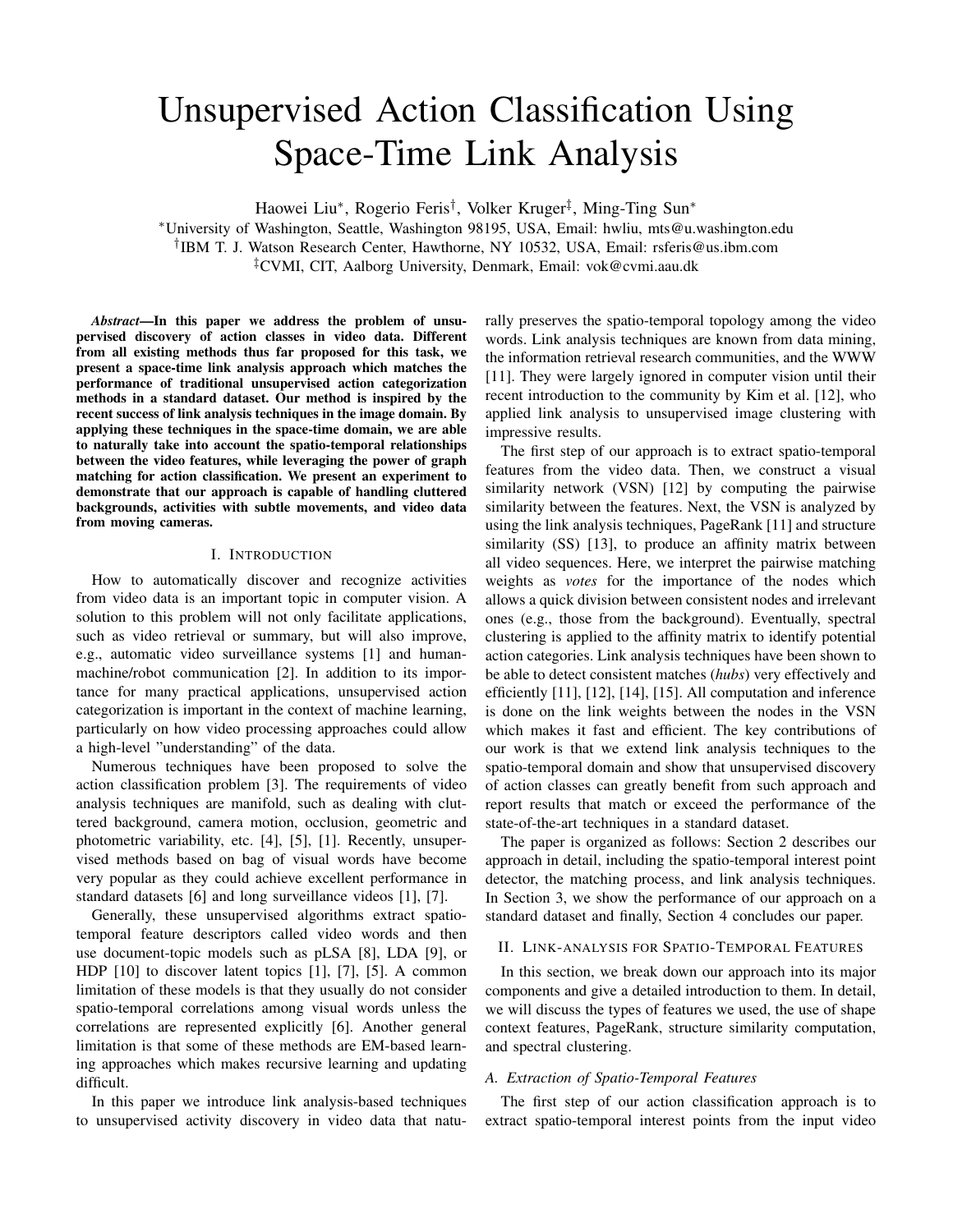

Fig. 1. Sample sequences with detected interest points for the KTH dataset. From (a) to (d), the activities are boxing, handclapping, hand-waving and jogging.

sequences. The two most recent spatio-temporal descriptors are proposed by Laptev and Lindeberg [16] and Dollar et al. [17] respectively.

We use the interest point detector proposed by Dollar et al. [17] in order to get denser spatio-temporal visual words. For a video sequence with pixel values  $I(x, y, t)$ , separable linear filters are applied to the video in order to obtain the response function as follows:

$$
R = (I * g * h_{ev})^2 + (I * g * h_{od})^2
$$
 (1)

where  $*$  indicates the convolution,  $g(x, y, \sigma)$  is the 2D Gaussian smoothing kernel applied only along the spatial dimensions  $(x, y)$ , and  $h_{ev}$  and  $h_{od}$  are a quadrature pair of 1D Gabor filters applied temporally, which are defined as

$$
h_{ev}(t; \tau, f) = \cos(2\pi ft)e^{-t^2/\tau^2}
$$
 (2)

$$
h_{od}(t; \tau, f) = \sin(2\pi ft)e^{-t^2/\tau^2} \tag{3}
$$

The two parameters  $\sigma$  and f correspond to the spatial and temporal scales of the detector respectively. The frequency of the harmonic functions is given by *f*. In all cases we use  $f = 4/\tau$ , as in [5].

Any region with spatially distinguishing characteristics undergoing a complex, non-translational motion induces a strong response [17]. At these interest points, we extract spatiotemporal volumes (cuboids). Later we calculate the brightness gradients within these volumes and concatenate them to form a feature vector. PCA is then used to reduce the dimensions of these feature vectors. Figure 1 shows the extracted interest points on a few sequences from the KTH dataset [18]. Considering Figure 1(c) as an example, we can see that the interest points occur at places around the arms, where the periodic motion induces strong responses.

#### *B. Matching Spatial-Temporal Words and Building VSN*

Suppose we have a set  $I$  of video sequences, each with  $m_a, a \in I$ , spatio-temporal features, and the total number of features in all sequences is M. We apply a graph matching algorithm on each pair of sequences  $a, b \in I$  in order to determine feature level similarities. For computational efficiency reasons, we use the Hungarian method [19], a linear assignment matching approach, to match the extracted features. We also incorporated a shape context descriptor [20] to implicitly model the spatial arrangement of features.

Based on the pairwise matching results, and similarly to Kim et al. [12], we build a VSN  $G = (V, E, W)$  where each node  $a_i \in V$  represents the *ith* feature in the input video a, and  $b_i \in V$  represents the *j*th feature in the input video *b*. The weights  $w_e \in W$  for each edge  $e = (a_i, b_j) \in E$  encode the similarity score between features  $a_i$  and  $b_j$ . The similarity score between feature vector  $a_i$  and  $b_j$  is obtained through the exponential equation:

$$
W(a_i, b_j) = exp(-\cos t(a_i, b_j)/2\sigma^2)
$$
 (4)

where  $cost(a_i, b_j)$  is the matching cost between feature  $a_i$  and  $b_j$ . In our experiments we compute the link weights simply from the difference between the two feature vectors with and without shape context features. For normalizing the weights we follow the approach outlined in [12].

The intuition behind the matching algorithm and the VSN is that the number of links to and from a node reflects the cooccurrence statistics while each link weight reflects the belief in that match. This creates a clustering effect. The hope is that a) features from the same category would tend to interconnect with each other through strong links, while only weak links would exist between features from different categories, and b) features that appear often will have many links. Figure 2 shows the matching results between sequences from same and different categories respectively. As one can see, sequences from different classes would incur worse matching while the matching between sequences from the same category are more consistent and regular.

*1) PageRank:* The aim of the next step is to identify the strongest and most consistent features in each of the videos. We do this by extracting the sub-graph  $G_a$  from our original VSN that contains the nodes from the video  $a$  as well as all other nodes in the VSN that are connected to the nodes from a: we set  $W_{ij} = 0$  if  $i \notin a$  and  $j \notin a$ . Then, we apply pagerank [11] to the sub-graph  $G_a$ . The intuition behind the application of pagerank is that the nodes that are referenced (linked) often by important nodes are considered important as well. After pagerank, the features with high ranking values are those highly relevant and most consistent in the video a.

In short, the pagerank algorithm generates a pagerank vector P by solving the equation:

$$
P = (1 - \alpha)(W + D)P + \alpha u \tag{5}
$$

where W is the weight matrix of  $G_a$ ,  $\alpha$  is a weighting constant set to  $0.1$  as in  $[12]$ ,  $u$  is the transport vector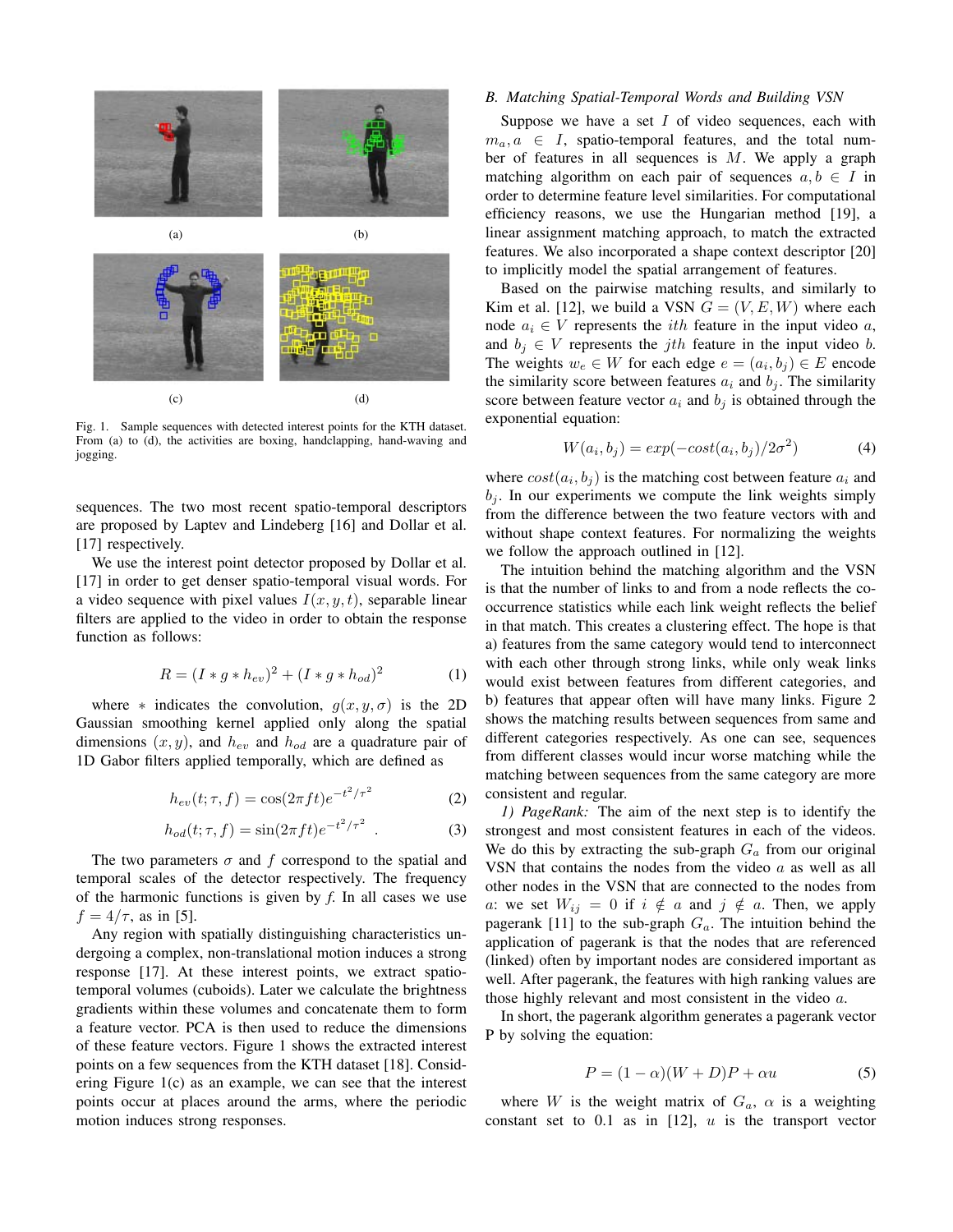

Fig. 2. The matching result between two sequences from (a) the same category and (b) different categories. Solid lines indicate matching pairs with low costs while dotted lines indicate costly matching pairs.

representing the initial prior of  $P$  (set to a uniform distribution here) and  $D = ud^T$ , where d is the r-dimensional indicator vector identifying the nodes with zero outdegree and r is the dimension of the transport vector. The final ranking value of each node represents its relative importance in the VSN.

The process is illustrated in Figure 3. Initially, as Figure 3(a) shows, we have a VSN composed of features from three sequences. We extract the subgraph with respect to the first sequence, of which the features are represented as the circular nodes (Figure 3(b)). Then, we apply pagerank to the subgraph to determine the relative importance of the features in the subgraph. Figure 3(c) shows the final graph after pagerank. Larger nodes are those relevant features with respect to sequence one.



Fig. 3. The process of pagerank. (a) is the original similarity network we have. (b) shows the result after the subgraph extraction. Nodes of different shape represent features from different categories. After pagerank, features that are important would receive high ranking values, represented as the size of the nodes in (c). The larger a node is, the higher it ranks.

*2) Structure Similarity:* After computing pagerank, we evaluate the structure similarity [13] between two nodes. Here, we follow the reasoning in [13], [12]: Nodes with a similar set of links, i.e., nodes that are pointed to by a similar set of nodes and which are pointing to a similar set of nodes will most likely belong to the same category. We follow Brondel et al. [13] to compute the structure similarities  $Z(a_i, b_j)$  between the visual word  $a_i$  in sequence a and  $b_j$  in sequence b.

*3) Spectral Clustering:* By fusing the result of pagerank and structure similarity, we can obtain the similarity score between sequence  $a$  and sequence  $b$  by

$$
S(a,b) = \sum_{b_j \in X_b} P_a(b_j) + \sum_{a_i \in X_a, b_j \in X_b} P_a(a_i) Z(a_i, b_j) \quad (6)
$$

With the affinity matrix S at hand, we apply spectral clustering [21] on the k-nearest neighbor graph to uncover the underlying activities.

# III. EXPERIMENTS

## *A. KTH Dataset*

In this section, we apply our algorithm to a standard dataset and show that it performs well compared to the state-of-the-art approaches.

The KTH dataset [18] is by far the largest standard activity dataset, which consists of six categories of activities including "boxing", "hand clapping", "hand waving", "walking", "jogging" and "running" performed by twenty-five actors in four different scenarios resulting in a total of 600 sequences. We test our algorithm using the same parameters as in [5]. The feature detector parameters are set to  $\sigma = 2$  and  $\tau = 2.5$ . Each spatio-temporal patch is represented by the concatenated vector of its 3D gradients and then further reduced to 100 dimensions using PCA. We then apply our approach to cluster the video sequences. The confusion matrix for the KTH dataset is shown in table I. Note that we lump "jogging" and "running" into one category, as we did not incorporate features such as speed to distinguish these two activities. Our approach achieves 91.3% accuracy and performs well compared to the that of state-of-art approaches (e.g. Niebles et al. [5] also recently reported 91.3% considering running and jogging lumped together). The most confusing activities are "boxing" and "hand clapping", both involving similar hand actions.

#### TABLE I

CONFUSION MATRIX FOR THE KTH DATASET. THE AVERAGE PERFORMANCE IS  $91.3\%$ . "BOX", "HC", "HW", "J/R", "WALK" REPRESENT BOXING, HANDCLAPPING, HANDWAVING, JOGGING/RUNNING, AND WALKING RESPECTIVELY. FOR EXAMPLE, ROW ONE MEANS OUT OF ALL THE BOXING SEQUENCES, 84% ARE CLASSIFIED CORRECTLY AND 16% ARE CLASSIFIED AS HANDCLAPPING.

| Category | box  | hc   | hw   | jс   | wa   |
|----------|------|------|------|------|------|
| box      | 0.84 | 0.16 | 0    |      |      |
| hc       | 0.04 | 0.93 | 0.03 |      |      |
| hw       |      | 0.06 | 0.94 |      |      |
| 1C       |      |      | 0    | 0.94 | 0.06 |
| wa       |      | 0.07 | 0    | 0.04 | 0.9  |

#### *B. Skating Dataset*

As a second experiment, we apply our approach to a real world skating dataset reported in [22]. We extract 24 video sequences from the dataset and apply the same process to uncover three activities: stand-spin, sit-spin, and camel-spin. The detector parameters are set to  $\sigma = 2$  and  $\tau = 1.2$  when extracting the spatio-temporal interest points, which are then described by the corresponding PCA- reduced 3D gradients.

Figure 4(a) shows a frame for a sequence from the skating dataset with detected interest points. Since the sequences are